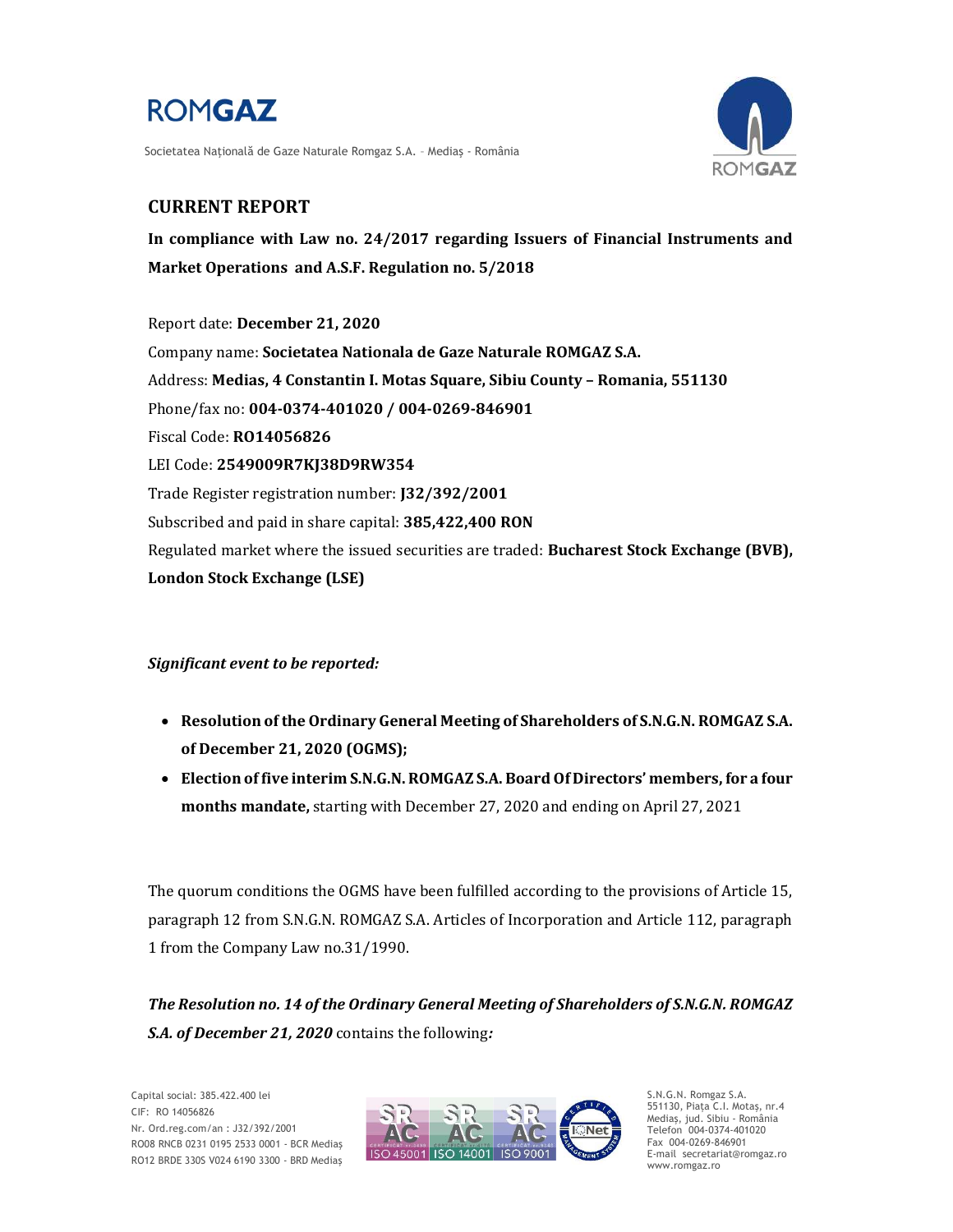#### RESOLUTION NO. 14/December 21, 2020

### of the Ordinary General Meeting of Shareholders Societatea Nationala de Gaze Naturale "ROMGAZ" - S.A.

### Registered office: Medias, 4 Constantin Motas square, Sibiu County, Romania, registered with the Trade Register Office attached to Sibiu Law Court under no. J32/392/2001, fiscal code RO 14056826

The Ordinary General Meeting of Shareholders of Societatea Nationala de Gaze Naturale  $\mu$ ROMGAZ" – S.A joined in the meeting, at its first convening, of December 21, 2020, 1:00 pm (Romania time) at the S.N.G.N. ROMGAZ S.A. working point located in Bucharest, Sector 1, 59 Grigore Alexandrescu Street, 5<sup>th</sup> floor, issues the following:

#### R E S O L U T I O N

#### Article 1

Appoints Mr. Jude Aristotel Marius, having Romanian citizenship, [... personal data...] and professional qualification legal advisor, as S.N.G.N. ROMGAZ S.A. interim board member

The resolution was approved with 273,142,262 votes representing 70.8683% from the sharecapital and 90.3073% from the total votes validly casted.

### Article 2

Appoints Mr. Marin Marius-Dumitru, having Romanian citizenship, […personal data…] and professional qualification Ph. D. engineer, as S.N.G.N. ROMGAZ S.A. interim board member.

The resolution was approved with 280,428,385 votes representing 72.7587% from the sharecapital and 92.7162% from the total votes validly casted.

#### Article 3

Appoints Mrs. Stan Olteanu Manuela Petronela having Romanian citizenship, […personal data…] and professional qualification legal advisor, as S.N.G.N. ROMGAZ S.A. interim board member.

The resolution was approved with 272,860,125 votes representing 70.7951% from the sharecapital and 90.2140% from the total votes validly casted.

#### Article 4

Appoints Mr. Botond Balazs, having Romanian citizenship, […personal data…] and professional qualification legal advisor, as S.N.G.N. ROMGAZ S.A. interim board member.

The resolution was approved with 272,860,125 votes representing 70.7951% from the sharecapital and 90.2140% from the total votes validly casted.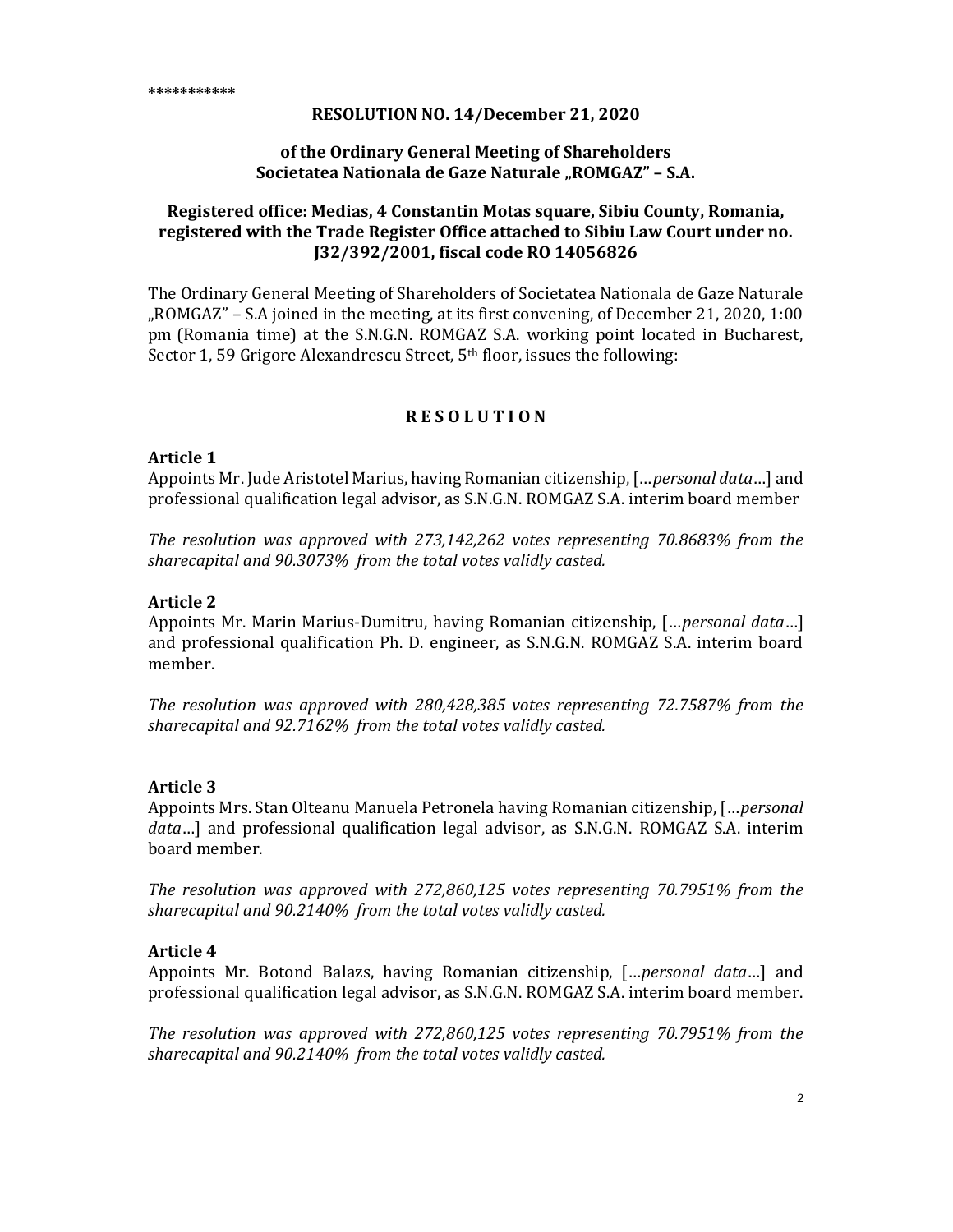# Article 5

Appoints Mr. Simescu Nicolae Bogdan, having Romanian citizenship, […personal data…] and professional qualification engineer, as S.N.G.N. ROMGAZ S.A. interim board member.

The resolution was approved with 280,680,966 votes representing 72.8242% from the sharecapital and 92.8088% from the total votes validly casted.

## Article 6

Approves the term of office of interim board members appointed in compliance with art. 1-5, 4 (four) months starting with December 27, 2020 and ending on April 27, 2021.

The resolution was approved with 281,449,037 votes representing 73.0235% from the sharecapital and 92.9703% from the total votes validly casted.

# Article 7

Approves the monthly fixed gross allowance of interim board members appointed in compliance with art. 1-5, equals twice the average over the last 12 months of the monthly gross average salary for the activity performed according to the company's main scope of activity, as categorised at class level in the statistical classification of economic activities, communicated by the National Institute of Statistics prior to appointment.

The resolution was approved with 280,981,860 votes representing 72.9023% from the sharecapital and 92.8159% from the total votes validly casted.

# Article 8

Approves the template and the content of the director agreement to be concluded with the interim board members, according to the model proposed by the majority shareholder.

The resolution was approved with 278,440,958 votes representing 72.2431% from the sharecapital and 91.9767% from the total votes validly casted.

# Article 9

Authorises the Ministry of Economy, Energy and Business Environment representative in the Ordinary General Meeting of Shareholders to sign for and on behalf of S.N.G.N. ROMGAZ S.A. the directors' agreements to be concluded with the interim board members.

The resolution was approved with 281,449,037 votes representing 73.0235% from the sharecapital and 92.9703% from the total votes validly casted.

# Article 10

Authorises the Chairman of the meeting and the Secretary of the meeting to sign the Ordinary General Meeting of Shareholders resolution.

The resolution was approved with 302,729,977 votes representing 78.5450% from the sharecapital and 100% from the total votes validly casted.